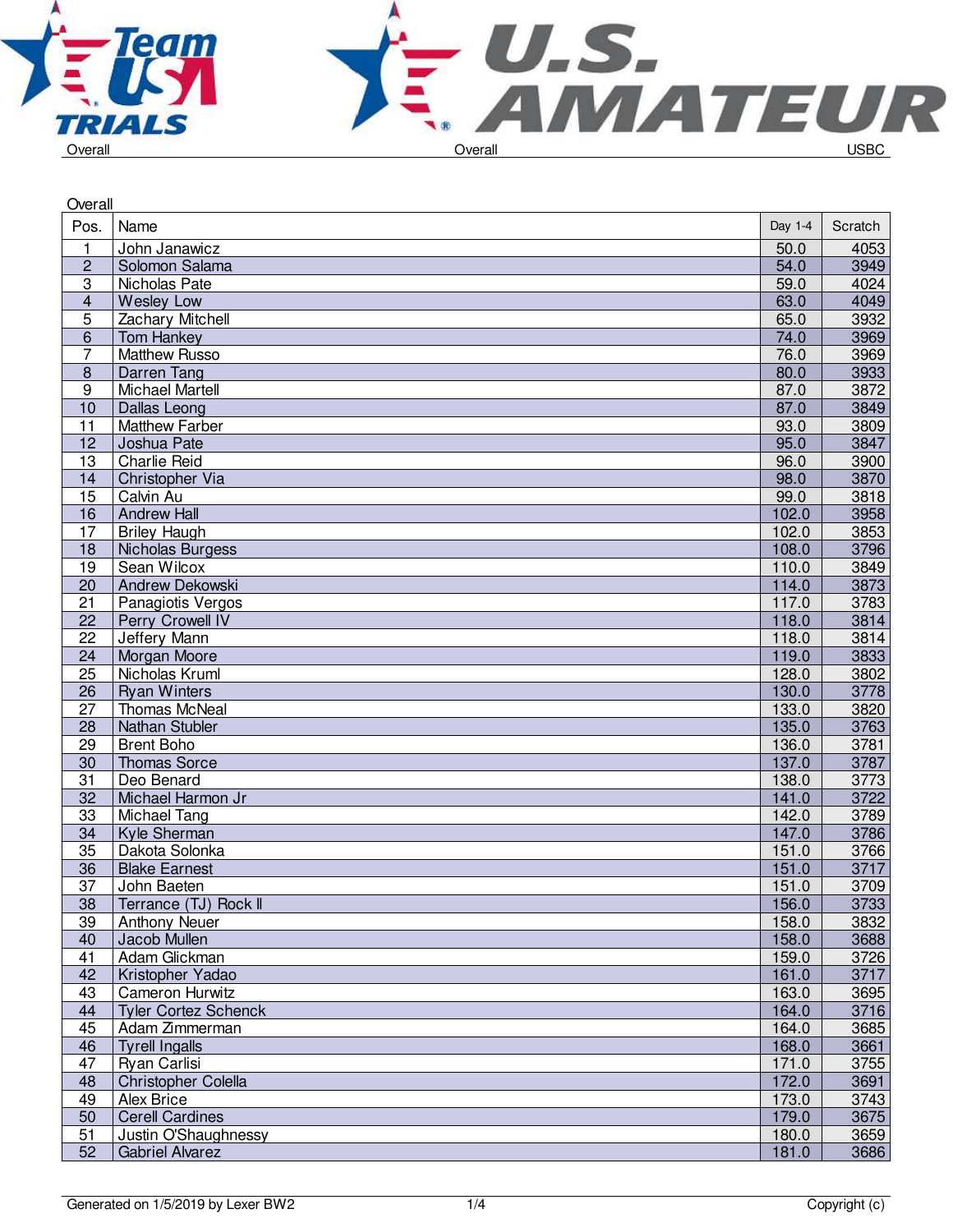



| Overall (Next 1) |                                      |                |              |  |
|------------------|--------------------------------------|----------------|--------------|--|
| Pos.             | Name                                 | Day 1-4        | Scratch      |  |
| 53               | Kevin Jones                          | 186.0          | 3679         |  |
| 54               | Jonathan Lovett                      | 188.0          | 3659         |  |
| 55               | <b>Travis Anderson</b>               | 188.0          | 3642         |  |
| 56               | Spencer Robarge                      | 191.0          | 3669         |  |
| 57               | Joe Gerencser                        | 191.0          | 3668         |  |
| 58               | <b>Zachary Singer</b>                | 194.0          | 3755         |  |
| 59               | Jacob Kersten                        | 196.0          | 3640         |  |
| 60               | <b>Brandon Bonta</b>                 | 197.0          | 3644         |  |
| 61               | <b>Bryan Eaton</b>                   | 202.0          | 3644         |  |
| 62               | Alex Glinski                         | 206.0          | 3632         |  |
| 63               | Daniel Chin                          | 212.0          | 3617         |  |
| 64               | <b>Ryan Burton</b>                   | 212.0          | 3613         |  |
| 65               | Mason Moore                          | 212.0          | 3598         |  |
| 66               | <b>Thomas Hess</b>                   | 219.0          | 3609         |  |
| 67               | Kai Yamada                           | 226.0          | 3653         |  |
| 68               | David Hooper Jr                      | 226.0          | 3638         |  |
| 69               | Alex Aguirre                         | 226.0          | 3581         |  |
| 70               | Jordan Bryant                        | 231.0          | 3553         |  |
| 71               | Logan Williams                       | 233.0          | 3668         |  |
| 72               | James Wakefield Jr                   | 233.0          | 3606         |  |
| 73               | Kennon Mcfalls                       | 236.0          | 3618         |  |
| 74               | Nicholas Postag                      | 236.0          | 3603         |  |
| 75               | Alexander Sorge                      | 237.0          | 3571         |  |
| 76               | <b>Timothy Gruendler</b>             | 240.0          | 3574         |  |
| 77               | <b>Brandon Dodge</b>                 | 242.0          | 3590         |  |
| $\overline{78}$  | Ryan Kendall                         | 243.0          | 3563         |  |
| 79               | Connor Egan                          | 243.0          | 2502         |  |
| 80               | Kasey Uyesugi                        | 245.0          | 3586         |  |
| 81               | <b>Trent Mitchell</b>                | 245.0          | 3554         |  |
| 82               | David Northouse                      | 246.0          | 3606         |  |
| 83               | Dean Vargo                           | 246.0          | 3538         |  |
| 84               | <b>Joshua Ross</b>                   | 250.0          | 3542         |  |
| 85               | Hunter Kempton                       | 251.0          | 3569         |  |
| 86               | Anthony Veney                        | 253.0          | 3545         |  |
| 87               | Alec Dudley                          | 255.0          | 3582         |  |
| 88               | <b>Drew Sacks</b>                    | 255.0          | 3544         |  |
| 89               | Bryan Manno                          | 256.0          | 3547         |  |
| 90<br>91         | <b>Wyatt Smith</b><br>Parker Johnson | 257.0<br>257.0 | 3584<br>3542 |  |
| 92               | Francis Vitelli III                  | 258.0          | 3526         |  |
| 93               | Darwin Wimer                         | 259.0          | 3520         |  |
| 94               | Kevin Fischer                        | 264.0          | 3536         |  |
| 95               | Jacob Nimtz                          | 265.0          | 3639         |  |
| 96               | David Haynes                         | 266.0          | 3536         |  |
| 97               | Hunter Machin                        | 269.0          | 3527         |  |
| 98               | <b>Chase Benites</b>                 | 288.0          | 3505         |  |
| 99               | <b>Matthew Santos</b>                | 288.0          | 3470         |  |
| 100              | <b>Austin Schultz</b>                | 289.0          | 3494         |  |
| 101              | Mick Eaton                           | 290.0          | 3494         |  |
| 102              | Ken Hayase-Fong                      | 290.0          | 3493         |  |
| 103              | Bryce Takenaka                       | 291.0          | 3522         |  |
| 104              | Jacob Klein                          | 294.0          | 3517         |  |
| 105              | Marc Gonzalez                        | 296.0          | 3522         |  |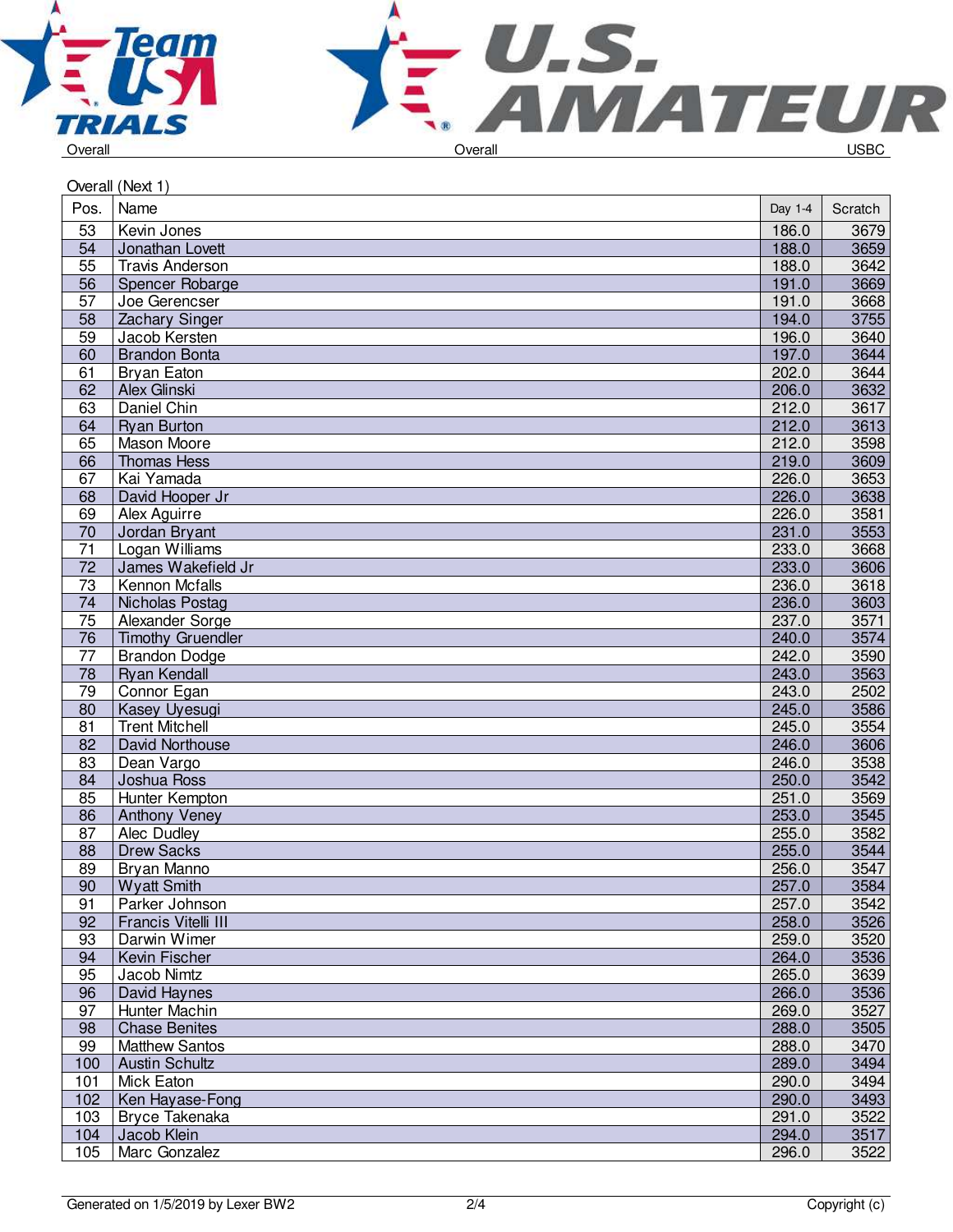



| Name<br>Pos.<br>Day 1-4<br>Scratch<br>106<br>296.0<br>3493<br>Bryan Hahlen<br>107<br>3469<br>Joseph Grondin<br>296.0<br>297.0<br>108<br>3500<br><b>Hunter Sanders</b><br>109<br>Allex Zieg<br>297.0<br>3446<br>3489<br>110<br>299.0<br><b>Matthew Frei-Funk</b><br>111<br><b>Patrick Phillips</b><br>299.0<br>3480<br>112<br>3483<br><b>Michael Duran</b><br>301.0<br>113<br>Julian Michael Salinas<br>309.0<br>3499<br>309.0<br>3493<br>114<br>Nick DeCesaro<br>115<br>Justin Larson<br>314.0<br>3436<br>116<br>3382<br>Gael Egana<br>314.0<br>117<br>Robert Altieri<br>317.0<br>3466<br>319.0<br>118<br>3479<br><b>Andrew Cannuli</b><br>322.0<br>3466<br>119<br>Jacob Gill<br>120<br>323.0<br>3457<br><b>Austin Aude</b><br>121<br><b>Avery Wolf</b><br>324.0<br>3441<br>122<br>328.0<br>3462<br>Nicholas Sommer<br>123<br>329.0<br>3442<br><b>Matthew Stephens</b><br>332.0<br>3381<br>124<br><b>Ryan Dudley</b><br>125<br><b>Steven Faulkner</b><br>337.0<br>3400<br>3331<br>126<br>343.0<br><b>Kyle Andrews</b><br>127<br>Andrei Tacorda<br>346.0<br>3414<br>128<br>346.0<br>3411<br>Dylan Zimmerman<br>3393<br>129<br>Cody Johnston<br>346.0<br>130<br><b>Kaleb Ross</b><br>349.0<br>3308<br>131<br>Connor Kottke<br>350.0<br>3416<br>3379<br>132<br>350.0<br>Jacob Shockley<br>133<br>Steven Lemke<br>351.0<br>3386<br>134<br>351.0<br>3362<br>Andrew Letscher<br>135<br><b>Brandon Brown</b><br>358.0<br>3397<br>136<br>359.0<br>3411<br><b>Jared Durant</b><br>137<br>Bryan Osborne<br>360.0<br>3329<br>138<br>361.0<br>3393<br>Norman Baldwin<br>Noah Akiona<br>3353<br>139<br>365.0<br>366.0<br>3363<br>140<br><b>Travis Kominek</b><br>141<br>Eddie Langdon<br>371.0<br>3375<br>$142$<br>Joshua Singer<br>373.0<br>$3317$<br>2242<br>143<br>377.0<br>Eric Cox<br>3232<br>144<br>Jake Brett<br>381.0<br>145<br><b>Bailey Mavrick</b><br>3331<br>382.0<br>387.0<br>3338<br>146<br><b>Colton Ruscetti</b><br>147<br>Alec Keplinger<br>390.0<br>3355<br>392.0<br>3308<br>148<br>Anthony Schanen<br>394.0<br>3273<br>149<br><b>Kennison Andrews</b><br>150<br>401.0<br>3338<br>Jordan Monnens<br>151<br><b>Brandon Wanders</b><br>404.0<br>3305<br>152<br>3299<br>Ronnie Fujita<br>406.0<br>409.0<br>153<br>Kaan Kurt<br>3269<br>154<br>409.0<br>3201<br><b>Chase Fernandez</b><br>155<br>Mason Yamada<br>414.0<br>3144<br>3289<br>156<br>417.0<br>Lance High<br>157<br>Roderic Ramos<br>419.0<br>3230<br>158<br>427.0<br>3258<br>Dawson Miller | Overall (Next 2) |  |  |  |  |
|---------------------------------------------------------------------------------------------------------------------------------------------------------------------------------------------------------------------------------------------------------------------------------------------------------------------------------------------------------------------------------------------------------------------------------------------------------------------------------------------------------------------------------------------------------------------------------------------------------------------------------------------------------------------------------------------------------------------------------------------------------------------------------------------------------------------------------------------------------------------------------------------------------------------------------------------------------------------------------------------------------------------------------------------------------------------------------------------------------------------------------------------------------------------------------------------------------------------------------------------------------------------------------------------------------------------------------------------------------------------------------------------------------------------------------------------------------------------------------------------------------------------------------------------------------------------------------------------------------------------------------------------------------------------------------------------------------------------------------------------------------------------------------------------------------------------------------------------------------------------------------------------------------------------------------------------------------------------------------------------------------------------------------------------------------------------------------------------------------------------------------------------------------------------------------------------------------------------------------------------------------------------------------------------------------------------------------------------------------------------------------------------------------------------------------------------------------|------------------|--|--|--|--|
|                                                                                                                                                                                                                                                                                                                                                                                                                                                                                                                                                                                                                                                                                                                                                                                                                                                                                                                                                                                                                                                                                                                                                                                                                                                                                                                                                                                                                                                                                                                                                                                                                                                                                                                                                                                                                                                                                                                                                                                                                                                                                                                                                                                                                                                                                                                                                                                                                                                         |                  |  |  |  |  |
|                                                                                                                                                                                                                                                                                                                                                                                                                                                                                                                                                                                                                                                                                                                                                                                                                                                                                                                                                                                                                                                                                                                                                                                                                                                                                                                                                                                                                                                                                                                                                                                                                                                                                                                                                                                                                                                                                                                                                                                                                                                                                                                                                                                                                                                                                                                                                                                                                                                         |                  |  |  |  |  |
|                                                                                                                                                                                                                                                                                                                                                                                                                                                                                                                                                                                                                                                                                                                                                                                                                                                                                                                                                                                                                                                                                                                                                                                                                                                                                                                                                                                                                                                                                                                                                                                                                                                                                                                                                                                                                                                                                                                                                                                                                                                                                                                                                                                                                                                                                                                                                                                                                                                         |                  |  |  |  |  |
|                                                                                                                                                                                                                                                                                                                                                                                                                                                                                                                                                                                                                                                                                                                                                                                                                                                                                                                                                                                                                                                                                                                                                                                                                                                                                                                                                                                                                                                                                                                                                                                                                                                                                                                                                                                                                                                                                                                                                                                                                                                                                                                                                                                                                                                                                                                                                                                                                                                         |                  |  |  |  |  |
|                                                                                                                                                                                                                                                                                                                                                                                                                                                                                                                                                                                                                                                                                                                                                                                                                                                                                                                                                                                                                                                                                                                                                                                                                                                                                                                                                                                                                                                                                                                                                                                                                                                                                                                                                                                                                                                                                                                                                                                                                                                                                                                                                                                                                                                                                                                                                                                                                                                         |                  |  |  |  |  |
|                                                                                                                                                                                                                                                                                                                                                                                                                                                                                                                                                                                                                                                                                                                                                                                                                                                                                                                                                                                                                                                                                                                                                                                                                                                                                                                                                                                                                                                                                                                                                                                                                                                                                                                                                                                                                                                                                                                                                                                                                                                                                                                                                                                                                                                                                                                                                                                                                                                         |                  |  |  |  |  |
|                                                                                                                                                                                                                                                                                                                                                                                                                                                                                                                                                                                                                                                                                                                                                                                                                                                                                                                                                                                                                                                                                                                                                                                                                                                                                                                                                                                                                                                                                                                                                                                                                                                                                                                                                                                                                                                                                                                                                                                                                                                                                                                                                                                                                                                                                                                                                                                                                                                         |                  |  |  |  |  |
|                                                                                                                                                                                                                                                                                                                                                                                                                                                                                                                                                                                                                                                                                                                                                                                                                                                                                                                                                                                                                                                                                                                                                                                                                                                                                                                                                                                                                                                                                                                                                                                                                                                                                                                                                                                                                                                                                                                                                                                                                                                                                                                                                                                                                                                                                                                                                                                                                                                         |                  |  |  |  |  |
|                                                                                                                                                                                                                                                                                                                                                                                                                                                                                                                                                                                                                                                                                                                                                                                                                                                                                                                                                                                                                                                                                                                                                                                                                                                                                                                                                                                                                                                                                                                                                                                                                                                                                                                                                                                                                                                                                                                                                                                                                                                                                                                                                                                                                                                                                                                                                                                                                                                         |                  |  |  |  |  |
|                                                                                                                                                                                                                                                                                                                                                                                                                                                                                                                                                                                                                                                                                                                                                                                                                                                                                                                                                                                                                                                                                                                                                                                                                                                                                                                                                                                                                                                                                                                                                                                                                                                                                                                                                                                                                                                                                                                                                                                                                                                                                                                                                                                                                                                                                                                                                                                                                                                         |                  |  |  |  |  |
|                                                                                                                                                                                                                                                                                                                                                                                                                                                                                                                                                                                                                                                                                                                                                                                                                                                                                                                                                                                                                                                                                                                                                                                                                                                                                                                                                                                                                                                                                                                                                                                                                                                                                                                                                                                                                                                                                                                                                                                                                                                                                                                                                                                                                                                                                                                                                                                                                                                         |                  |  |  |  |  |
|                                                                                                                                                                                                                                                                                                                                                                                                                                                                                                                                                                                                                                                                                                                                                                                                                                                                                                                                                                                                                                                                                                                                                                                                                                                                                                                                                                                                                                                                                                                                                                                                                                                                                                                                                                                                                                                                                                                                                                                                                                                                                                                                                                                                                                                                                                                                                                                                                                                         |                  |  |  |  |  |
|                                                                                                                                                                                                                                                                                                                                                                                                                                                                                                                                                                                                                                                                                                                                                                                                                                                                                                                                                                                                                                                                                                                                                                                                                                                                                                                                                                                                                                                                                                                                                                                                                                                                                                                                                                                                                                                                                                                                                                                                                                                                                                                                                                                                                                                                                                                                                                                                                                                         |                  |  |  |  |  |
|                                                                                                                                                                                                                                                                                                                                                                                                                                                                                                                                                                                                                                                                                                                                                                                                                                                                                                                                                                                                                                                                                                                                                                                                                                                                                                                                                                                                                                                                                                                                                                                                                                                                                                                                                                                                                                                                                                                                                                                                                                                                                                                                                                                                                                                                                                                                                                                                                                                         |                  |  |  |  |  |
|                                                                                                                                                                                                                                                                                                                                                                                                                                                                                                                                                                                                                                                                                                                                                                                                                                                                                                                                                                                                                                                                                                                                                                                                                                                                                                                                                                                                                                                                                                                                                                                                                                                                                                                                                                                                                                                                                                                                                                                                                                                                                                                                                                                                                                                                                                                                                                                                                                                         |                  |  |  |  |  |
|                                                                                                                                                                                                                                                                                                                                                                                                                                                                                                                                                                                                                                                                                                                                                                                                                                                                                                                                                                                                                                                                                                                                                                                                                                                                                                                                                                                                                                                                                                                                                                                                                                                                                                                                                                                                                                                                                                                                                                                                                                                                                                                                                                                                                                                                                                                                                                                                                                                         |                  |  |  |  |  |
|                                                                                                                                                                                                                                                                                                                                                                                                                                                                                                                                                                                                                                                                                                                                                                                                                                                                                                                                                                                                                                                                                                                                                                                                                                                                                                                                                                                                                                                                                                                                                                                                                                                                                                                                                                                                                                                                                                                                                                                                                                                                                                                                                                                                                                                                                                                                                                                                                                                         |                  |  |  |  |  |
|                                                                                                                                                                                                                                                                                                                                                                                                                                                                                                                                                                                                                                                                                                                                                                                                                                                                                                                                                                                                                                                                                                                                                                                                                                                                                                                                                                                                                                                                                                                                                                                                                                                                                                                                                                                                                                                                                                                                                                                                                                                                                                                                                                                                                                                                                                                                                                                                                                                         |                  |  |  |  |  |
|                                                                                                                                                                                                                                                                                                                                                                                                                                                                                                                                                                                                                                                                                                                                                                                                                                                                                                                                                                                                                                                                                                                                                                                                                                                                                                                                                                                                                                                                                                                                                                                                                                                                                                                                                                                                                                                                                                                                                                                                                                                                                                                                                                                                                                                                                                                                                                                                                                                         |                  |  |  |  |  |
|                                                                                                                                                                                                                                                                                                                                                                                                                                                                                                                                                                                                                                                                                                                                                                                                                                                                                                                                                                                                                                                                                                                                                                                                                                                                                                                                                                                                                                                                                                                                                                                                                                                                                                                                                                                                                                                                                                                                                                                                                                                                                                                                                                                                                                                                                                                                                                                                                                                         |                  |  |  |  |  |
|                                                                                                                                                                                                                                                                                                                                                                                                                                                                                                                                                                                                                                                                                                                                                                                                                                                                                                                                                                                                                                                                                                                                                                                                                                                                                                                                                                                                                                                                                                                                                                                                                                                                                                                                                                                                                                                                                                                                                                                                                                                                                                                                                                                                                                                                                                                                                                                                                                                         |                  |  |  |  |  |
|                                                                                                                                                                                                                                                                                                                                                                                                                                                                                                                                                                                                                                                                                                                                                                                                                                                                                                                                                                                                                                                                                                                                                                                                                                                                                                                                                                                                                                                                                                                                                                                                                                                                                                                                                                                                                                                                                                                                                                                                                                                                                                                                                                                                                                                                                                                                                                                                                                                         |                  |  |  |  |  |
|                                                                                                                                                                                                                                                                                                                                                                                                                                                                                                                                                                                                                                                                                                                                                                                                                                                                                                                                                                                                                                                                                                                                                                                                                                                                                                                                                                                                                                                                                                                                                                                                                                                                                                                                                                                                                                                                                                                                                                                                                                                                                                                                                                                                                                                                                                                                                                                                                                                         |                  |  |  |  |  |
|                                                                                                                                                                                                                                                                                                                                                                                                                                                                                                                                                                                                                                                                                                                                                                                                                                                                                                                                                                                                                                                                                                                                                                                                                                                                                                                                                                                                                                                                                                                                                                                                                                                                                                                                                                                                                                                                                                                                                                                                                                                                                                                                                                                                                                                                                                                                                                                                                                                         |                  |  |  |  |  |
|                                                                                                                                                                                                                                                                                                                                                                                                                                                                                                                                                                                                                                                                                                                                                                                                                                                                                                                                                                                                                                                                                                                                                                                                                                                                                                                                                                                                                                                                                                                                                                                                                                                                                                                                                                                                                                                                                                                                                                                                                                                                                                                                                                                                                                                                                                                                                                                                                                                         |                  |  |  |  |  |
|                                                                                                                                                                                                                                                                                                                                                                                                                                                                                                                                                                                                                                                                                                                                                                                                                                                                                                                                                                                                                                                                                                                                                                                                                                                                                                                                                                                                                                                                                                                                                                                                                                                                                                                                                                                                                                                                                                                                                                                                                                                                                                                                                                                                                                                                                                                                                                                                                                                         |                  |  |  |  |  |
|                                                                                                                                                                                                                                                                                                                                                                                                                                                                                                                                                                                                                                                                                                                                                                                                                                                                                                                                                                                                                                                                                                                                                                                                                                                                                                                                                                                                                                                                                                                                                                                                                                                                                                                                                                                                                                                                                                                                                                                                                                                                                                                                                                                                                                                                                                                                                                                                                                                         |                  |  |  |  |  |
|                                                                                                                                                                                                                                                                                                                                                                                                                                                                                                                                                                                                                                                                                                                                                                                                                                                                                                                                                                                                                                                                                                                                                                                                                                                                                                                                                                                                                                                                                                                                                                                                                                                                                                                                                                                                                                                                                                                                                                                                                                                                                                                                                                                                                                                                                                                                                                                                                                                         |                  |  |  |  |  |
|                                                                                                                                                                                                                                                                                                                                                                                                                                                                                                                                                                                                                                                                                                                                                                                                                                                                                                                                                                                                                                                                                                                                                                                                                                                                                                                                                                                                                                                                                                                                                                                                                                                                                                                                                                                                                                                                                                                                                                                                                                                                                                                                                                                                                                                                                                                                                                                                                                                         |                  |  |  |  |  |
|                                                                                                                                                                                                                                                                                                                                                                                                                                                                                                                                                                                                                                                                                                                                                                                                                                                                                                                                                                                                                                                                                                                                                                                                                                                                                                                                                                                                                                                                                                                                                                                                                                                                                                                                                                                                                                                                                                                                                                                                                                                                                                                                                                                                                                                                                                                                                                                                                                                         |                  |  |  |  |  |
|                                                                                                                                                                                                                                                                                                                                                                                                                                                                                                                                                                                                                                                                                                                                                                                                                                                                                                                                                                                                                                                                                                                                                                                                                                                                                                                                                                                                                                                                                                                                                                                                                                                                                                                                                                                                                                                                                                                                                                                                                                                                                                                                                                                                                                                                                                                                                                                                                                                         |                  |  |  |  |  |
|                                                                                                                                                                                                                                                                                                                                                                                                                                                                                                                                                                                                                                                                                                                                                                                                                                                                                                                                                                                                                                                                                                                                                                                                                                                                                                                                                                                                                                                                                                                                                                                                                                                                                                                                                                                                                                                                                                                                                                                                                                                                                                                                                                                                                                                                                                                                                                                                                                                         |                  |  |  |  |  |
|                                                                                                                                                                                                                                                                                                                                                                                                                                                                                                                                                                                                                                                                                                                                                                                                                                                                                                                                                                                                                                                                                                                                                                                                                                                                                                                                                                                                                                                                                                                                                                                                                                                                                                                                                                                                                                                                                                                                                                                                                                                                                                                                                                                                                                                                                                                                                                                                                                                         |                  |  |  |  |  |
|                                                                                                                                                                                                                                                                                                                                                                                                                                                                                                                                                                                                                                                                                                                                                                                                                                                                                                                                                                                                                                                                                                                                                                                                                                                                                                                                                                                                                                                                                                                                                                                                                                                                                                                                                                                                                                                                                                                                                                                                                                                                                                                                                                                                                                                                                                                                                                                                                                                         |                  |  |  |  |  |
|                                                                                                                                                                                                                                                                                                                                                                                                                                                                                                                                                                                                                                                                                                                                                                                                                                                                                                                                                                                                                                                                                                                                                                                                                                                                                                                                                                                                                                                                                                                                                                                                                                                                                                                                                                                                                                                                                                                                                                                                                                                                                                                                                                                                                                                                                                                                                                                                                                                         |                  |  |  |  |  |
|                                                                                                                                                                                                                                                                                                                                                                                                                                                                                                                                                                                                                                                                                                                                                                                                                                                                                                                                                                                                                                                                                                                                                                                                                                                                                                                                                                                                                                                                                                                                                                                                                                                                                                                                                                                                                                                                                                                                                                                                                                                                                                                                                                                                                                                                                                                                                                                                                                                         |                  |  |  |  |  |
|                                                                                                                                                                                                                                                                                                                                                                                                                                                                                                                                                                                                                                                                                                                                                                                                                                                                                                                                                                                                                                                                                                                                                                                                                                                                                                                                                                                                                                                                                                                                                                                                                                                                                                                                                                                                                                                                                                                                                                                                                                                                                                                                                                                                                                                                                                                                                                                                                                                         |                  |  |  |  |  |
|                                                                                                                                                                                                                                                                                                                                                                                                                                                                                                                                                                                                                                                                                                                                                                                                                                                                                                                                                                                                                                                                                                                                                                                                                                                                                                                                                                                                                                                                                                                                                                                                                                                                                                                                                                                                                                                                                                                                                                                                                                                                                                                                                                                                                                                                                                                                                                                                                                                         |                  |  |  |  |  |
|                                                                                                                                                                                                                                                                                                                                                                                                                                                                                                                                                                                                                                                                                                                                                                                                                                                                                                                                                                                                                                                                                                                                                                                                                                                                                                                                                                                                                                                                                                                                                                                                                                                                                                                                                                                                                                                                                                                                                                                                                                                                                                                                                                                                                                                                                                                                                                                                                                                         |                  |  |  |  |  |
|                                                                                                                                                                                                                                                                                                                                                                                                                                                                                                                                                                                                                                                                                                                                                                                                                                                                                                                                                                                                                                                                                                                                                                                                                                                                                                                                                                                                                                                                                                                                                                                                                                                                                                                                                                                                                                                                                                                                                                                                                                                                                                                                                                                                                                                                                                                                                                                                                                                         |                  |  |  |  |  |
|                                                                                                                                                                                                                                                                                                                                                                                                                                                                                                                                                                                                                                                                                                                                                                                                                                                                                                                                                                                                                                                                                                                                                                                                                                                                                                                                                                                                                                                                                                                                                                                                                                                                                                                                                                                                                                                                                                                                                                                                                                                                                                                                                                                                                                                                                                                                                                                                                                                         |                  |  |  |  |  |
|                                                                                                                                                                                                                                                                                                                                                                                                                                                                                                                                                                                                                                                                                                                                                                                                                                                                                                                                                                                                                                                                                                                                                                                                                                                                                                                                                                                                                                                                                                                                                                                                                                                                                                                                                                                                                                                                                                                                                                                                                                                                                                                                                                                                                                                                                                                                                                                                                                                         |                  |  |  |  |  |
|                                                                                                                                                                                                                                                                                                                                                                                                                                                                                                                                                                                                                                                                                                                                                                                                                                                                                                                                                                                                                                                                                                                                                                                                                                                                                                                                                                                                                                                                                                                                                                                                                                                                                                                                                                                                                                                                                                                                                                                                                                                                                                                                                                                                                                                                                                                                                                                                                                                         |                  |  |  |  |  |
|                                                                                                                                                                                                                                                                                                                                                                                                                                                                                                                                                                                                                                                                                                                                                                                                                                                                                                                                                                                                                                                                                                                                                                                                                                                                                                                                                                                                                                                                                                                                                                                                                                                                                                                                                                                                                                                                                                                                                                                                                                                                                                                                                                                                                                                                                                                                                                                                                                                         |                  |  |  |  |  |
|                                                                                                                                                                                                                                                                                                                                                                                                                                                                                                                                                                                                                                                                                                                                                                                                                                                                                                                                                                                                                                                                                                                                                                                                                                                                                                                                                                                                                                                                                                                                                                                                                                                                                                                                                                                                                                                                                                                                                                                                                                                                                                                                                                                                                                                                                                                                                                                                                                                         |                  |  |  |  |  |
|                                                                                                                                                                                                                                                                                                                                                                                                                                                                                                                                                                                                                                                                                                                                                                                                                                                                                                                                                                                                                                                                                                                                                                                                                                                                                                                                                                                                                                                                                                                                                                                                                                                                                                                                                                                                                                                                                                                                                                                                                                                                                                                                                                                                                                                                                                                                                                                                                                                         |                  |  |  |  |  |
|                                                                                                                                                                                                                                                                                                                                                                                                                                                                                                                                                                                                                                                                                                                                                                                                                                                                                                                                                                                                                                                                                                                                                                                                                                                                                                                                                                                                                                                                                                                                                                                                                                                                                                                                                                                                                                                                                                                                                                                                                                                                                                                                                                                                                                                                                                                                                                                                                                                         |                  |  |  |  |  |
|                                                                                                                                                                                                                                                                                                                                                                                                                                                                                                                                                                                                                                                                                                                                                                                                                                                                                                                                                                                                                                                                                                                                                                                                                                                                                                                                                                                                                                                                                                                                                                                                                                                                                                                                                                                                                                                                                                                                                                                                                                                                                                                                                                                                                                                                                                                                                                                                                                                         |                  |  |  |  |  |
|                                                                                                                                                                                                                                                                                                                                                                                                                                                                                                                                                                                                                                                                                                                                                                                                                                                                                                                                                                                                                                                                                                                                                                                                                                                                                                                                                                                                                                                                                                                                                                                                                                                                                                                                                                                                                                                                                                                                                                                                                                                                                                                                                                                                                                                                                                                                                                                                                                                         |                  |  |  |  |  |
|                                                                                                                                                                                                                                                                                                                                                                                                                                                                                                                                                                                                                                                                                                                                                                                                                                                                                                                                                                                                                                                                                                                                                                                                                                                                                                                                                                                                                                                                                                                                                                                                                                                                                                                                                                                                                                                                                                                                                                                                                                                                                                                                                                                                                                                                                                                                                                                                                                                         |                  |  |  |  |  |
|                                                                                                                                                                                                                                                                                                                                                                                                                                                                                                                                                                                                                                                                                                                                                                                                                                                                                                                                                                                                                                                                                                                                                                                                                                                                                                                                                                                                                                                                                                                                                                                                                                                                                                                                                                                                                                                                                                                                                                                                                                                                                                                                                                                                                                                                                                                                                                                                                                                         |                  |  |  |  |  |
|                                                                                                                                                                                                                                                                                                                                                                                                                                                                                                                                                                                                                                                                                                                                                                                                                                                                                                                                                                                                                                                                                                                                                                                                                                                                                                                                                                                                                                                                                                                                                                                                                                                                                                                                                                                                                                                                                                                                                                                                                                                                                                                                                                                                                                                                                                                                                                                                                                                         |                  |  |  |  |  |
|                                                                                                                                                                                                                                                                                                                                                                                                                                                                                                                                                                                                                                                                                                                                                                                                                                                                                                                                                                                                                                                                                                                                                                                                                                                                                                                                                                                                                                                                                                                                                                                                                                                                                                                                                                                                                                                                                                                                                                                                                                                                                                                                                                                                                                                                                                                                                                                                                                                         |                  |  |  |  |  |
|                                                                                                                                                                                                                                                                                                                                                                                                                                                                                                                                                                                                                                                                                                                                                                                                                                                                                                                                                                                                                                                                                                                                                                                                                                                                                                                                                                                                                                                                                                                                                                                                                                                                                                                                                                                                                                                                                                                                                                                                                                                                                                                                                                                                                                                                                                                                                                                                                                                         |                  |  |  |  |  |